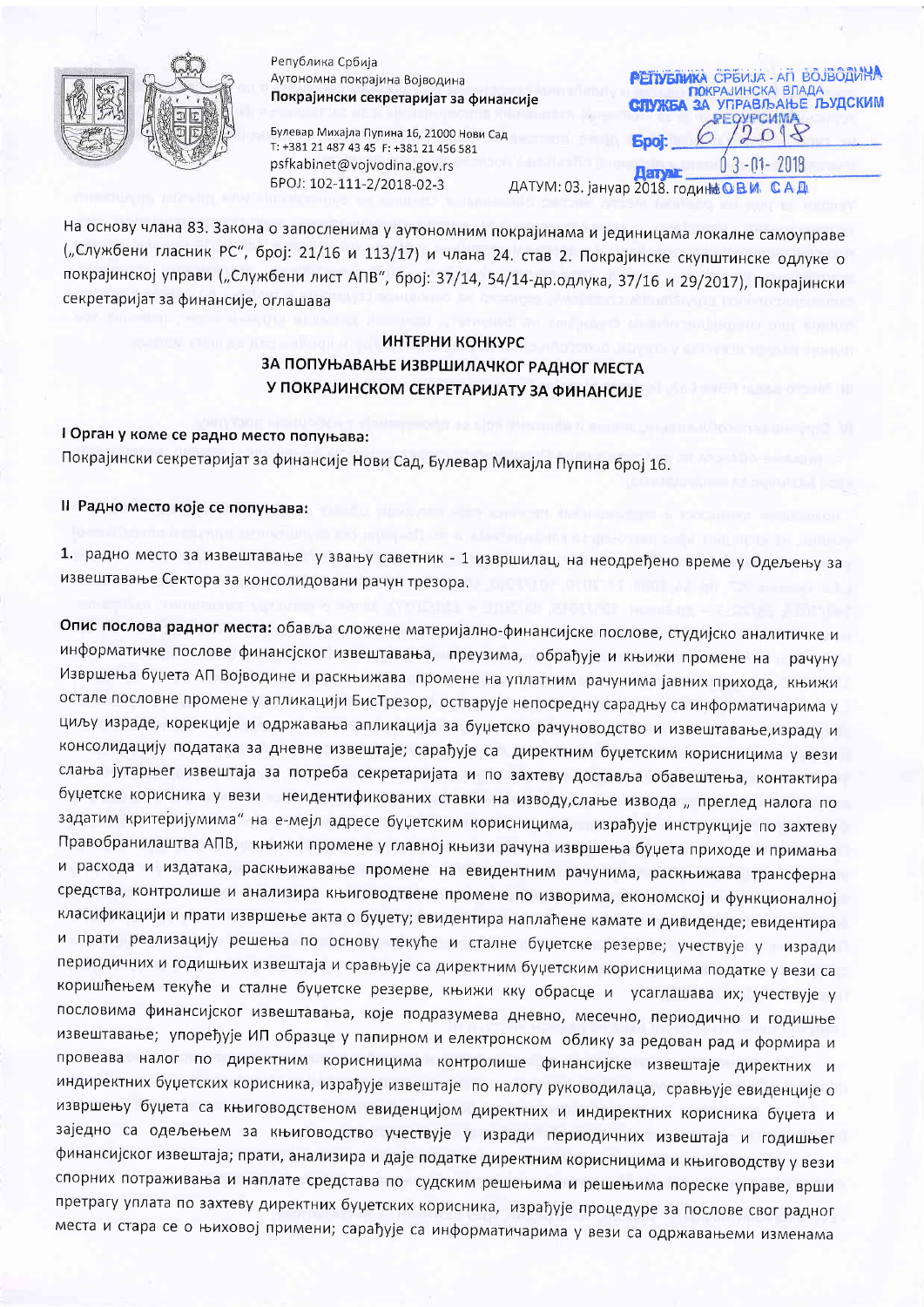програма, обезбеђује податке о уплаћеним средствима по уплатним рачунима и по захтевима директног корисника; одговоран је за књижење извршених апропријација и за састављање финансијских извештаја из свог делокруга; обавља и друге послове по налогу непосредног руководиоца. Одговоран је за благовремено, законито и правилно обављање послова свог радног места.

Услови за рад на радном месту: високо образовање стечено на економским или другим друштвено хуманистичким, природно - математичким или интердисциплинарним, мултидисциплинарним или трансдисциплинарним основним академским студијама у обиму од најмање 240 ЕСПБ бодова, мастер академским студијама, мастер струковним студијама, специјалистичким академским студијама, специјалистичким струковним студијама, односно на основним студијама у трајању од најмање четири године или специјалистичким студијама на факултету, положен државни стручни испит, најмање три године радног искуства у струци, оспособљеност за рад на рачунару и пробни рад од шест месеци.

III Место рада: Нови Сад, Булевар Михајла Пупина број 16.

### IV Стручне оспособљености, знање и вештине које се проверавају у изборном поступку:

- познавање области из делокруга рада Покрајинског секретаријата за финансије - усмено, непосредно, кроз разговор са кандидатима;

- познавање законских и подзаконских прописа који регулишу област рада оглашеног радног места усмено, непосредно, кроз разговор са кандидатима, и то: Покрајинска скупштинска одлука о покрајинској управи ("Службени лист АПВ", бр. 37/14, 54/14-др.одлука, 37/16 и 29/17), Закон о буџетском систему ("Сл. гласник РС", бр. 54/2009, 73/2010, 101/2010, 101/2011, 93/2012 и 62/2013, 63/2013 - испр, 108/2013, 142/2014, 68/2015 - др.закон, 103/2015, 99/2016 и 113/2017), Закон о регистру запослених, изабраних, именованих, постављених и ангажованих лица код корисника јавних средстава ("Сл. гласник РС", бр. 68/2015 и 79/2015 - испр.), Закон о буџету Републике Србије за 2018. годину ("Сл. гласник РС", бр. 113/2017), Покрајинска скупштинска одлука о буџету Аутономне покрајине Војводине за 2018. годину ("Сл. лист АПВ" број: 57/2017), Закон о рачуноводству ("Сл.гласник РС", бр. 62/2013), Уредба о буџетском рачуноводству ("Сл. гласник РС", бр. 125/2003 и 12/2006), Правилник о стандардном класификационом оквиру и контном плану за буџетски систем ("Сл. гласник РС", бр. 16/2016, 49/2016, 107/2016, 46/2017 и 117/2017), Правилник о списку корисника јавних средстава ("Сл. гласник РС", број 107/2016), Правилник о заједничким критеријумима и стандардима за успостављање, функционисање и извештавање о систему финансијског управљања и контроле у јавном сектору ("Сл. гласник РС", бр. 99/2011 и 106/2013), Правилник о начину и поступку преноса неутрошених буџетских средстава Републике Србије на рачун извршења буџета Републике Србије ("Сл. гласник РС", број 120/2012), Правилник о начину и поступку преноса неутрошених буџетских средстава корисника буџетских средстава Аутономне покрајине Војводине, на рачун извршења буџета Аутономне Покрајине Војводине ("Сл. лист АПВ", бр. 40/2012) и Правилник о начину припреме, састављања и подношења финансијских извештаја корисника буџетских средстава, корисника средстава организација за обавезно социјално осигурање и буџетских фондова ("Сл. гласник РС", бр. 18/2015);

- стручно знање из области рада на радном месту, и то:

• познавање документације која је валидна и потребна у поступку евидентирања пословних промена у буџетском рачуноводству - усмено, непосредно, кроз разговор са кандидатима;

• познавање начина извештавања по Закону о буџетском систему и Уредби о буџетском рачуноводству - усмено, непосредно, кроз разговор са кандидатима;

• познавање поступка евидентирања неидентификованих ставки приликом књижења извода извршења буџета АП Војводине и поступка прекњижавање извора финансирања;

- вештина комуникације - усмено, непосредно, кроз разговор са кандидатима;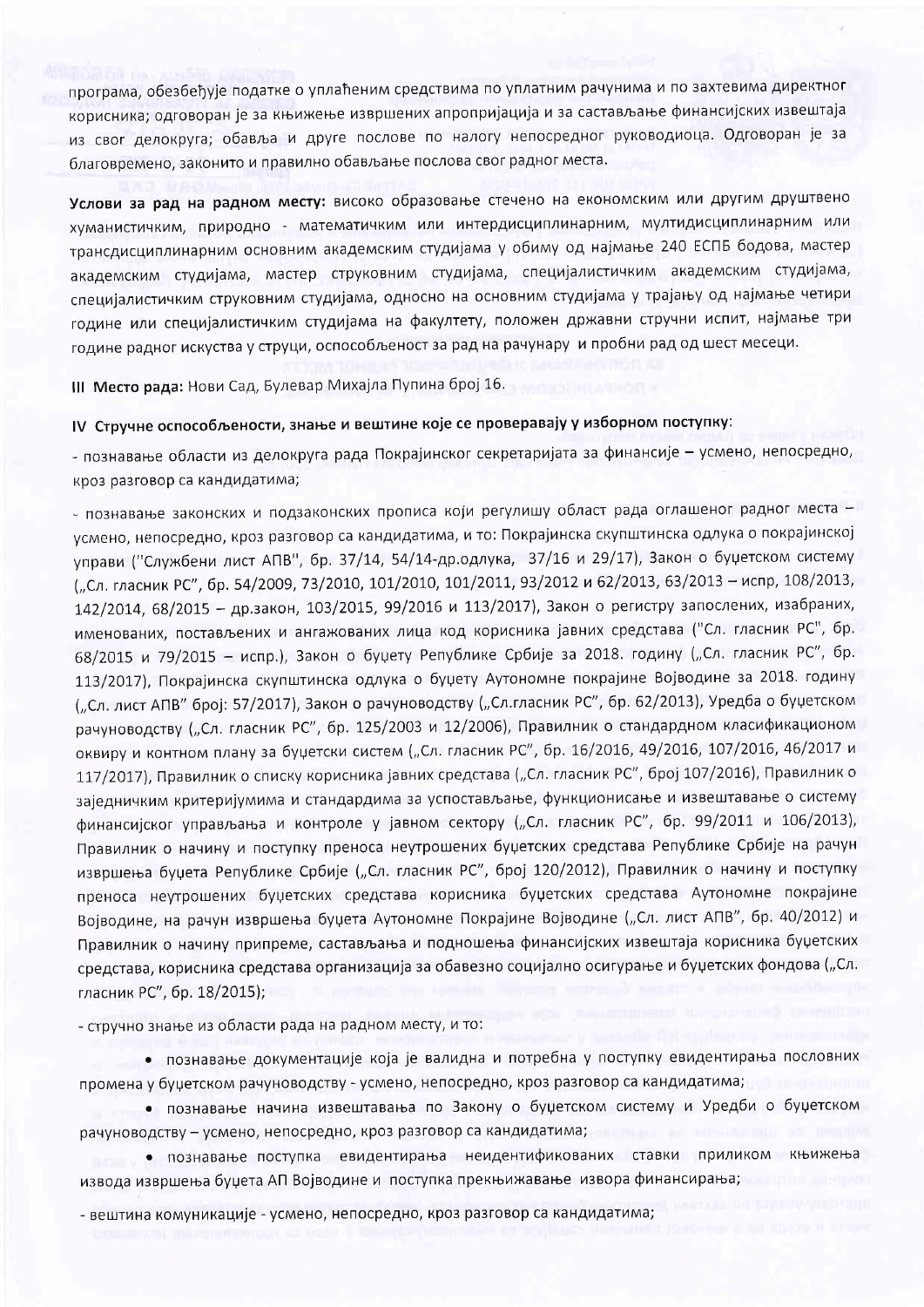- познавање рада на рачунару - практичним радом на рачунару.

### V Рок за подношење пријаве на интерни конкурс:

Рок за подношење пријаве на интерни конкурс је осам дана од дана када је интерни оглас оглашен на огласној табли послодавца.

# VI Лице које је задужено за давање обавештења о интерном конкурсу:

Грозда Јакица, начелник Одељења за извештавање, контакт телефон 021 /487 4347 и e-mail: grozda.jakica@vojvodina.gov.rs

### VII Адреса на коју се подноси пријава на интерни конкурс:

Покрајински секретаријат за финансије, Булевар Михајла Пупина број 16, 21000 Нови Сад, са назнаком за "интерни конкурс".

#### VIII Датум оглашавања:

#### 03. јануар 2018. године

### IX Докази који се прилажу уз пријаву на интерни конкурс:

- 1. потписана пријава са биографијом, адресом становања, е-маил адресом, бројем телефона и наводима о досадашњем радном искуству;
- 2. доказ о стручној спреми (оригинал или оверена фотокопија дипломе којом се потврђује стручна спрема):
- 3. оригинал или оверена фотокопија доказа о положеном државном стручном испиту за рад у државним органима (лица са положеним правосудним испитом уместо уверења о положеном стручном испиту за рад у државним органима достављају оригинал или оверену фотокопију уверења о положеном правосудном испиту);
- 4. оригинал или оверена фотокопија доказа о најмање три године радног искуства у струци (потврда, решење и други акти којима се доказује на којим пословима, у ком периоду и са којом стручном спремом је стечено радно искуство);
- 5. оригинал или оверена фотокопија решења о распоређивању или решења да је службеник нераспоређен и
- 6. Образац I или Образац II изјава у којој кандидат опредељује да ће сам доставити податке о чињеницама о којима се води службена евиденција или ће то орган учинити уместо њега.

НАПОМЕНА: Одредбом чл. 9. ст. 3 и 4. и 103. Законом о општем управном поступку ("Службени гласник РС", број: 18/2016) је, између осталог, прописано да су органи у обавези да по службеној дужности, када је то неопходно за одлучивање, у складу са законским роковима, бесплатно размењују, врше увид, обрађују и прибављају личне податке о чињеницама садржаним у службеним евиденцијама, осим ако странка изричито изјави да ће податке прибавити сама.

Уколико се учесник конкурса определи да ће сам прибавити наведене доказе, дужан је да се о томе писмено изјасни. Изјашњење се даје у форми изјаве која се доставља уз пријаву на интерни конкурс (образац изјаве II).

Уколико се учесник конкурса определи да наведене доказе орган прибави по службеној дужности и изврши увид у персонални досије учесника конкурса, који се води у оквиру кадровске евиденције код послодавца, дужан је да се писмено изјасни о давању сагласности да се изврши увид у његов персонални